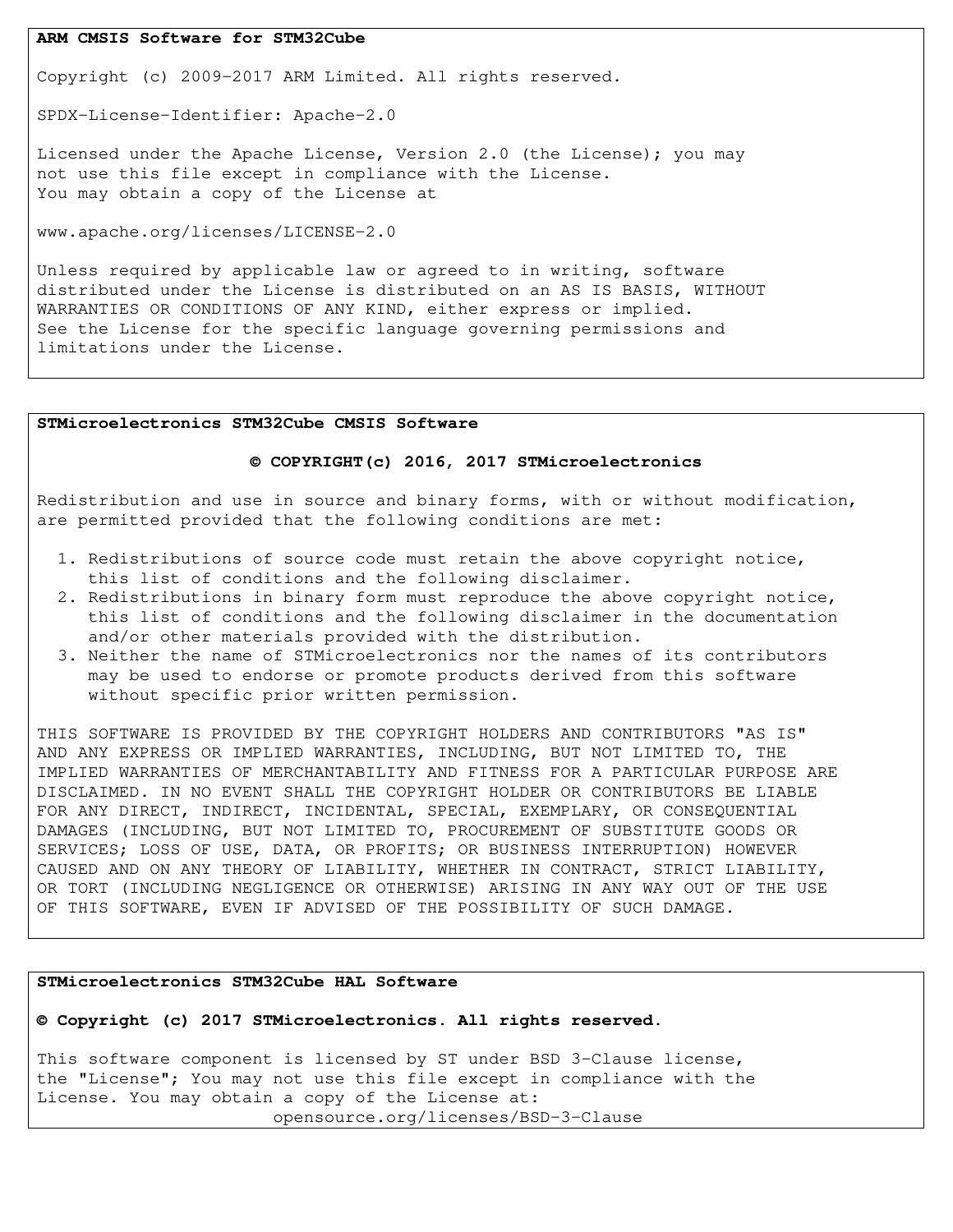### **Texas Instruments F2806x Device Software**

Copyright (C) 2009-2018 Texas Instruments Incorporated - http://www.ti.com/

Redistribution and use in source and binary forms, with or without modification, are permitted provided that the following conditions are met:

 Redistributions of source code must retain the above copyright notice, this list of conditions and the following disclaimer.

 Redistributions in binary form must reproduce the above copyright notice, this list of conditions and the following disclaimer in the documentation and/or other materials provided with the distribution.

 Neither the name of Texas Instruments Incorporated nor the names of its contributors may be used to endorse or promote products derived from this software without specific prior written permission.

THIS SOFTWARE IS PROVIDED BY THE COPYRIGHT HOLDERS AND CONTRIBUTORS "AS IS" AND ANY EXPRESS OR IMPLIED WARRANTIES, INCLUDING, BUT NOT LIMITED TO, THE IMPLIED WARRANTIES OF MERCHANTABILITY AND FITNESS FOR A PARTICULAR PURPOSE ARE DISCLAIMED. IN NO EVENT SHALL THE COPYRIGHT OWNER OR CONTRIBUTORS BE LIABLE FOR ANY DIRECT, INDIRECT, INCIDENTAL, SPECIAL, EXEMPLARY, OR CONSEQUENTIAL DAMAGES (INCLUDING, BUT NOT LIMITED TO, PROCUREMENT OF SUBSTITUTE GOODS OR SERVICES; LOSS OF USE, DATA, OR PROFITS; OR BUSINESS INTERRUPTION) HOWEVER CAUSED AND ON ANY THEORY OF LIABILITY, WHETHER IN CONTRACT, STRICT LIABILITY, OR TORT (INCLUDING NEGLIGENCE OR OTHERWISE) ARISING IN ANY WAY OUT OF THE USE OF THIS SOFTWARE, EVEN IF ADVISED OF THE POSSIBILITY OF SUCH DAMAGE.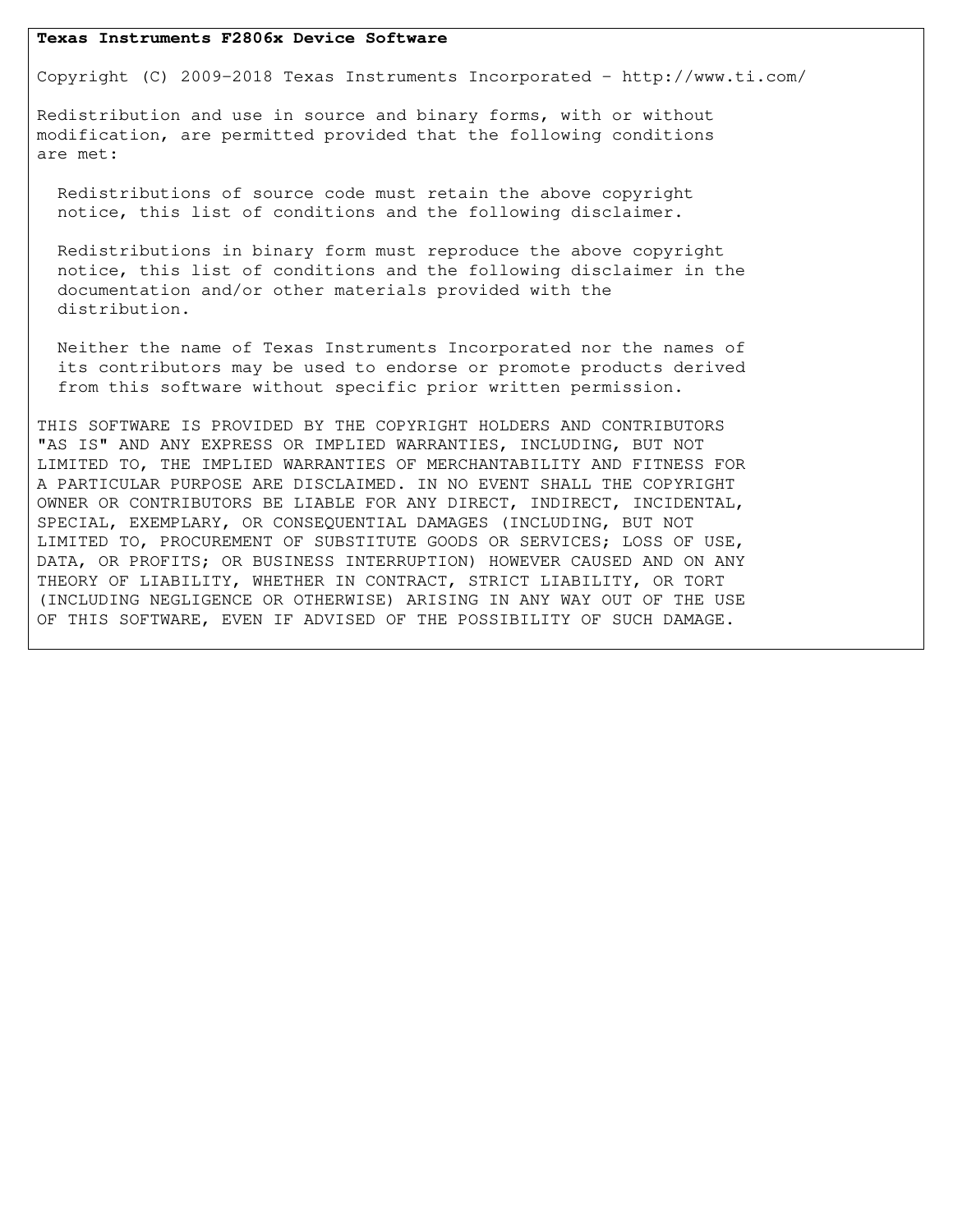# **ToughGFX**

This software component is provided to you as part of a software package and applicable license terms are in the Package license file. If you received this software component outside of a package or without applicable license terms, the terms of the SLA0048 license shall apply and are fully reproduced below:

SLA0048 Rev4/March 2018

BY INSTALLING COPYING, DOWNLOADING, ACCESSING OR OTHERWISE USING THIS SOFTWARE PACKAGE OR ANY PART THEREOF (AND THE RELATED DOCUMENTATION) FROM STMICROELECTRONICS INTERNATIONAL N.V, SWISS BRANCH AND/OR ITS AFFILIATED COMPANIES (STMICROELECTRONICS), THE RECIPIENT, ON BEHALF OF HIMSELF OR HERSELF, OR ON BEHALF OF ANY ENTITY BY WHICH SUCH RECIPIENT IS EMPLOYED AND/OR ENGAGED AGREES TO BE BOUND BY THIS SOFTWARE PACKAGE LICENSE AGREEMENT.

Under STMicroelectronics' intellectual property rights and subject to applicable licensing terms for any third-party software incorporated in this software package and applicable Open-Source Terms (as defined here below), the redistribution, reproduction and use in source and binary forms of the software package or any part thereof, with or without modification, are permitted provided that the following conditions are met:

1. Redistribution of source code (modified or not) must retain any copyright notice, this list of conditions and the following disclaimer.

2. Redistributions in binary form, except as embedded into microcontroller or microprocessor device manufactured by or for STMicroelectronics or a software update for such device, must reproduce the above copyright notice, this list of conditions and the following disclaimer in the documentation and/or other materials provided with the distribution.

3. Neither the name of STMicroelectronics nor the names of other contributors to this software package may be used to endorse or promote products derived from this software package or part thereof without specific written permission.

4. This software package or any part thereof, including modifications and/or derivative works of this software package, must be used and execute solely and exclusively on or in combination with a microcontroller or a microprocessor device manufactured by or for STMicroelectronics.

5. No use, reproduction or redistribution of this software package partially or totally may be done in any manner that would subject this software package to any Open-Source Terms (as defined below).

6. Some portion of the software package may contain software subject to Open-Source Terms (as defined below) applicable for each such portion ("Open-Source Software"), as further specified in the software package. Such Open-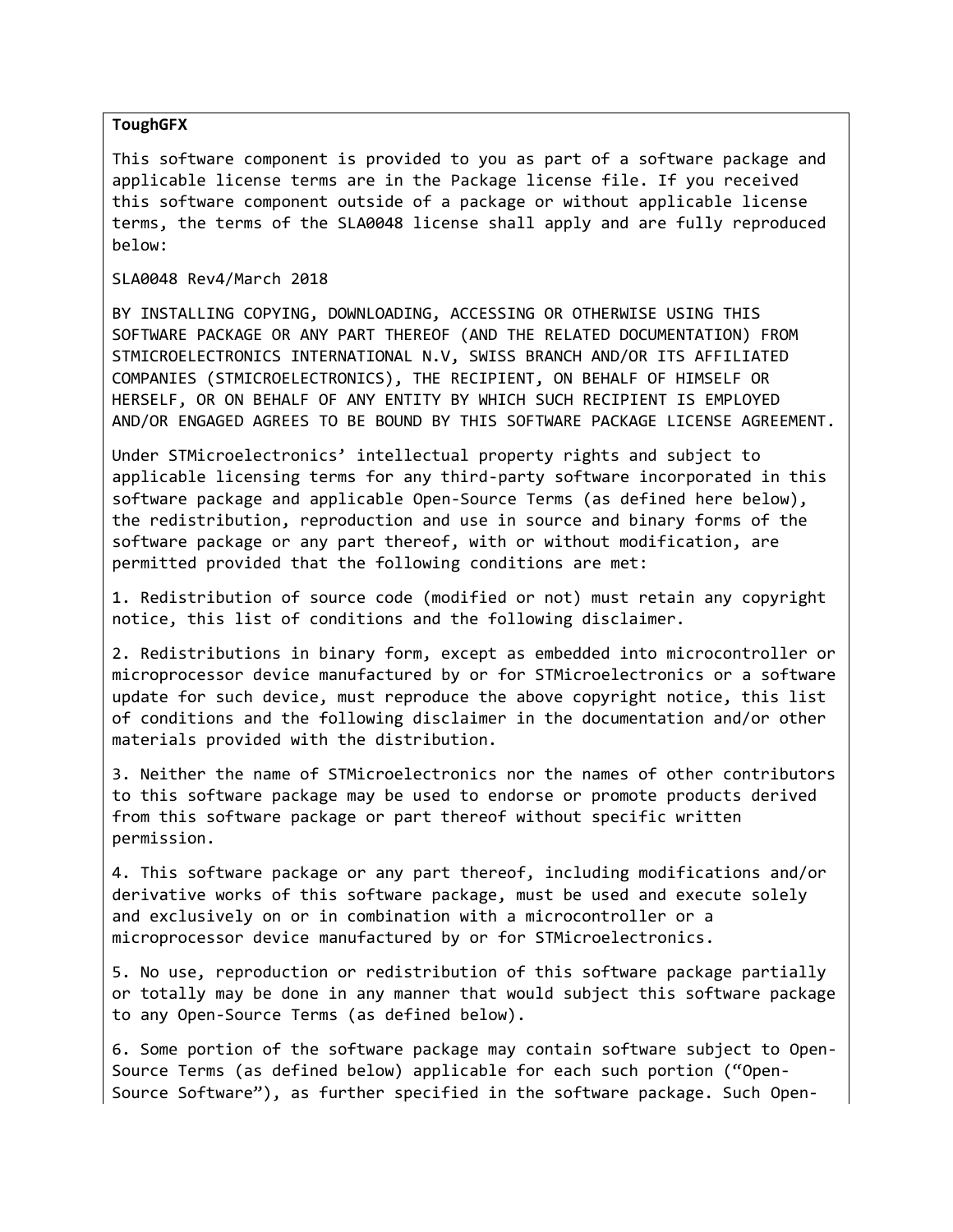Source Software is supplied under the applicable Open-Source Terms and is not subject to the terms and conditions of license hereunder. "Open-Source Terms" shall mean any open-source license which requires as part of distribution of software that the source code of such software is distributed therewith or otherwise made available, or open-source license that substantially complies with the Open-Source definition specified at www.opensource.org and any other comparable open-source license such as for example GNU General Public License (GPL), Eclipse Public License (EPL), Apache Software License, BSD license and MIT license.

7. This software package may also include third party software as expressly specified in the software package subject to specific license terms from such third parties. Such third-party software is supplied under such specific license terms and is not subject to the terms and conditions of license hereunder. By installing copying, downloading, accessing, or otherwise using this software package, the recipient agrees to be bound by such license terms with regard to such third-party software.

8. STMicroelectronics has no obligation to provide any maintenance, support, or updates for the software package.

9. The software package is and will remain the exclusive property of STMicroelectronics and its licensors. The recipient will not take any action that jeopardizes STMicroelectronics and its licensors' proprietary rights or acquire any rights in the software package, except the limited rights specified hereunder.

10. The recipient shall comply with all applicable laws and regulations affecting the use of the software package or any part thereof including any applicable export control law or regulation.

11. Redistribution and use of this software package partially or any part thereof other than as permitted under this license is void and will automatically terminate your rights under this license.

THIS SOFTWARE PACKAGE IS PROVIDED BY STMICROELECTRONICS AND CONTRIBUTORS "AS IS" AND ANY EXPRESS, IMPLIED OR STATUTORY WARRANTIES, INCLUDING, BUT NOT LIMITED TO, THE IMPLIED WARRANTIES OF MERCHANTABILITY, FITNESS FOR A PARTICULAR PURPOSE AND NON-INFRINGEMENT OF THIRD-PARTY INTELLECTUAL PROPERTY RIGHTS ARE DISCLAIMED TO THE FULLEST EXTENT PERMITTED BY LAW. IN NO EVENT SHALL STMICROELECTRONICS OR CONTRIBUTORS BE LIABLE FOR ANY DIRECT, INDIRECT, INCIDENTAL, SPECIAL,EXEMPLARY, OR CONSEQUENTIAL DAMAGES (INCLUDING, BUT NOT LIMITED TO, PROCUREMENT OF SUBSTITUTE GOODS OR SERVICES; LOSS OF USE, DATA, OR PROFITS; OR BUSINESS INTERRUPTION) HOWEVER CAUSED AND ON ANY THEORY OF LIABILITY, WHETHER IN CONTRACT, STRICT LIABILITY, OR TORT (INCLUDING NEGLIGENCE OR OTHERWISE) ARISING IN ANY WAY OUT OF THE USE OF THIS SOFTWARE PACKAGE, EVEN IF ADVISED OF THE POSSIBILITY OF SUCH DAMAGE.